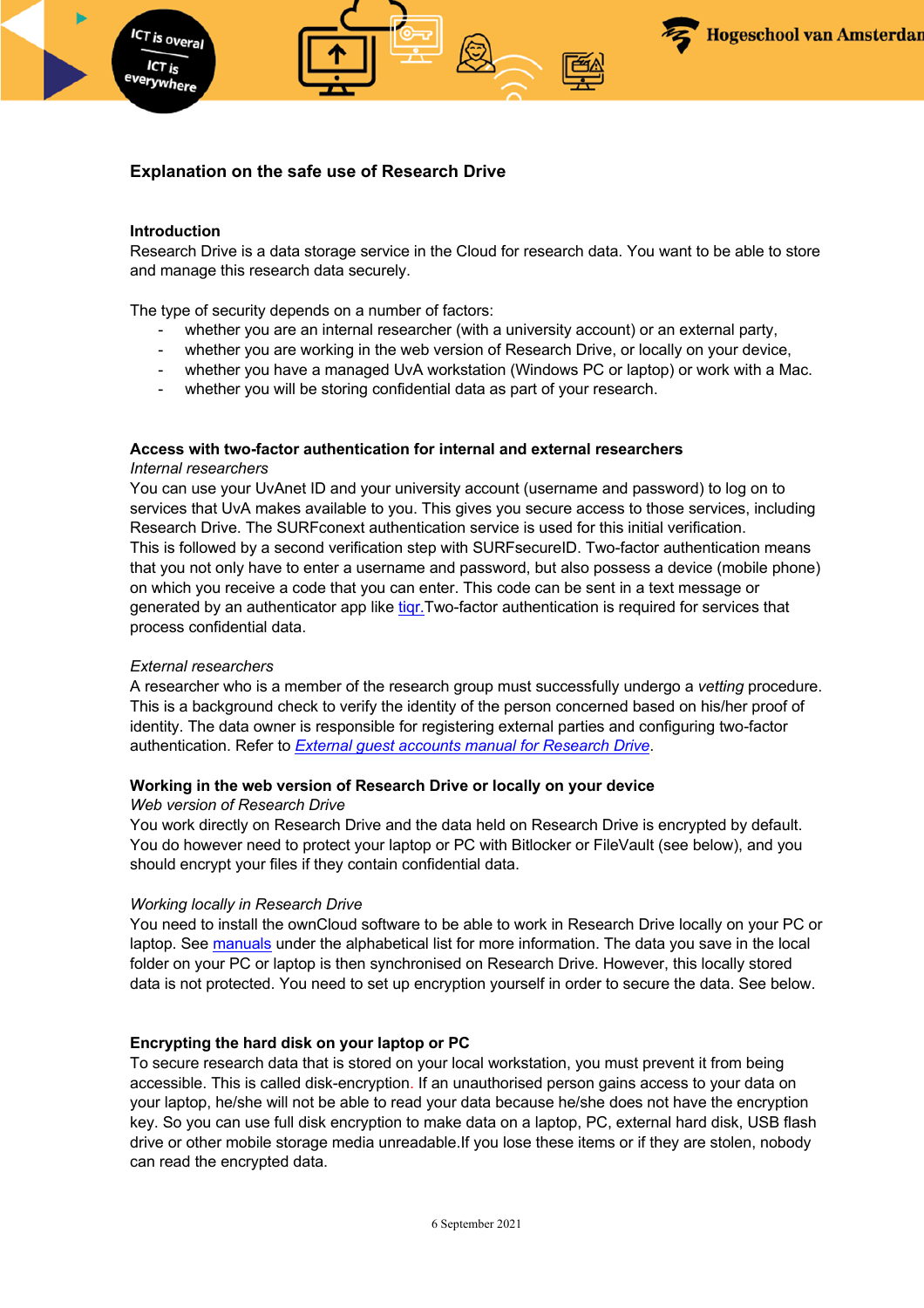# *Bitlocker*

If you are a researcher with a managed UvA or HvA workstation (Windows laptop or PC), Bitlocker is used as the default security solution to manage access to the data on this workstation. Bitlocker encrypts the entire hard drive in your workstation. BitLocker is only available on computers running Windows Vista or 7 Ultimate, Windows Vista or 7 Enterprise, Windows 8.1 Pro, Windows 8.1 Enterprise, or Windows 10 Pro. External researchers with a PC or laptop must install Bitlocker themselves. Information about this is available on the Microsoft website.

# *FileVault*

Users of Research Drive who work with a Mac can use FileVault instead. Because FileVault is disabled by default, it has to be enabled separately on the Mac. By encrypting your data with FileVault, you greatly increase the overall security of your Mac. See the Apple website for more information.

## *Linux*

Linux users often have a choice of multiple open source disk encryption software solutions, depending on the Linux version. More information is provided in this overview.

## **Confidential research data**

A laptop with an encrypted drive, once booted up, is equally vulnerable to Trojans and other malware as any other system. Full-disk encryption is an important foundation for a secure system, but it must be supplemented by other elements.

Whenever you collect and store confidential data as part of your research, it must be encrypted. To assess the need for file encryption, you need to consider whether there is an increased risk that the data you want to keep confidential could be read by unauthorised persons and what impact this could have.

If the researcher has questions about this, he or she can contact the data steward or the (faculty) Data Protection Officer.

### Different measures:

ICTS ResearchIT can advise the researcher on the measures that can be taken to protect the confidential data:

- File encryption: the encryption of data through a specific encryption software package. The user can use a password to decrypt the file. The purpose of encryption is to protect data from outsiders.
- VeraCrypt as file encryption software and KeePass as password manager are available in the workstations managed by ICTS. Manuals for configuring both packages are also available on the HvA/UvA alphabetical lists.
	- o For HvA: How do I encrypt highly confidential research data?
	- o For UvA: How do I encrypt highly confidential research data?
- Password manager: a digital 'safe' where you can store all your passwords and encryption key. You then only need to remember the password for your password manager. You can also use the password manager to share passwords with fellow researchers.